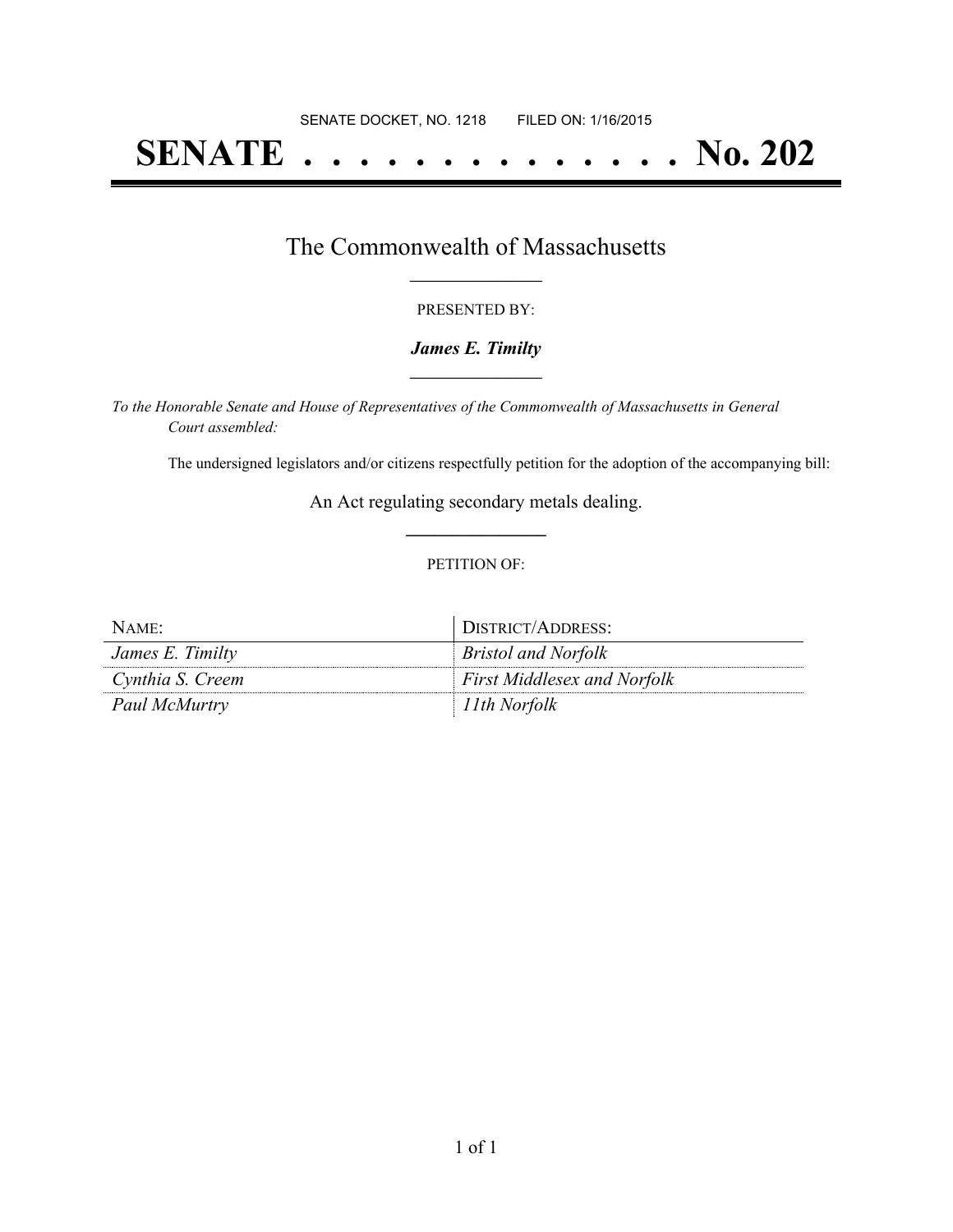# SENATE DOCKET, NO. 1218 FILED ON: 1/16/2015

# **SENATE . . . . . . . . . . . . . . No. 202**

By Mr. Timilty, a petition (accompanied by bill, Senate, No. 202) of James E. Timilty and Paul McMurtry for legislation to regulate secondary metals dealing. Consumer Protection and Professional Licensure.

### [SIMILAR MATTER FILED IN PREVIOUS SESSION SEE SENATE, NO. *155* OF 2013-2014.]

## The Commonwealth of Massachusetts

**In the One Hundred and Eighty-Ninth General Court (2015-2016) \_\_\_\_\_\_\_\_\_\_\_\_\_\_\_**

**\_\_\_\_\_\_\_\_\_\_\_\_\_\_\_**

An Act regulating secondary metals dealing.

Be it enacted by the Senate and House of Representatives in General Court assembled, and by the authority *of the same, as follows:*

1 SECTION 1. Chapter 6 of the General Laws is hereby amended by adding the following

2 section:-

 Section 216. Subject to distribution from the Secondary Metals Registry Trust Fund, established by section 35ZZ of chapter 10, the executive office of public safety and security, in cooperation with the criminal record review board, shall establish a secondary metals registry. The registry shall consist of a central computerized registry of all information relative to metal received, kept under or in violation of chapter 140B½ or which was the subject of a transaction 8 conducted in violation of said chapter 140B½. The registry shall be maintained and updated by the criminal record review board and may use distributions from the fund for this purpose and no other. With the agreement of the criminal record review board, information relative to metal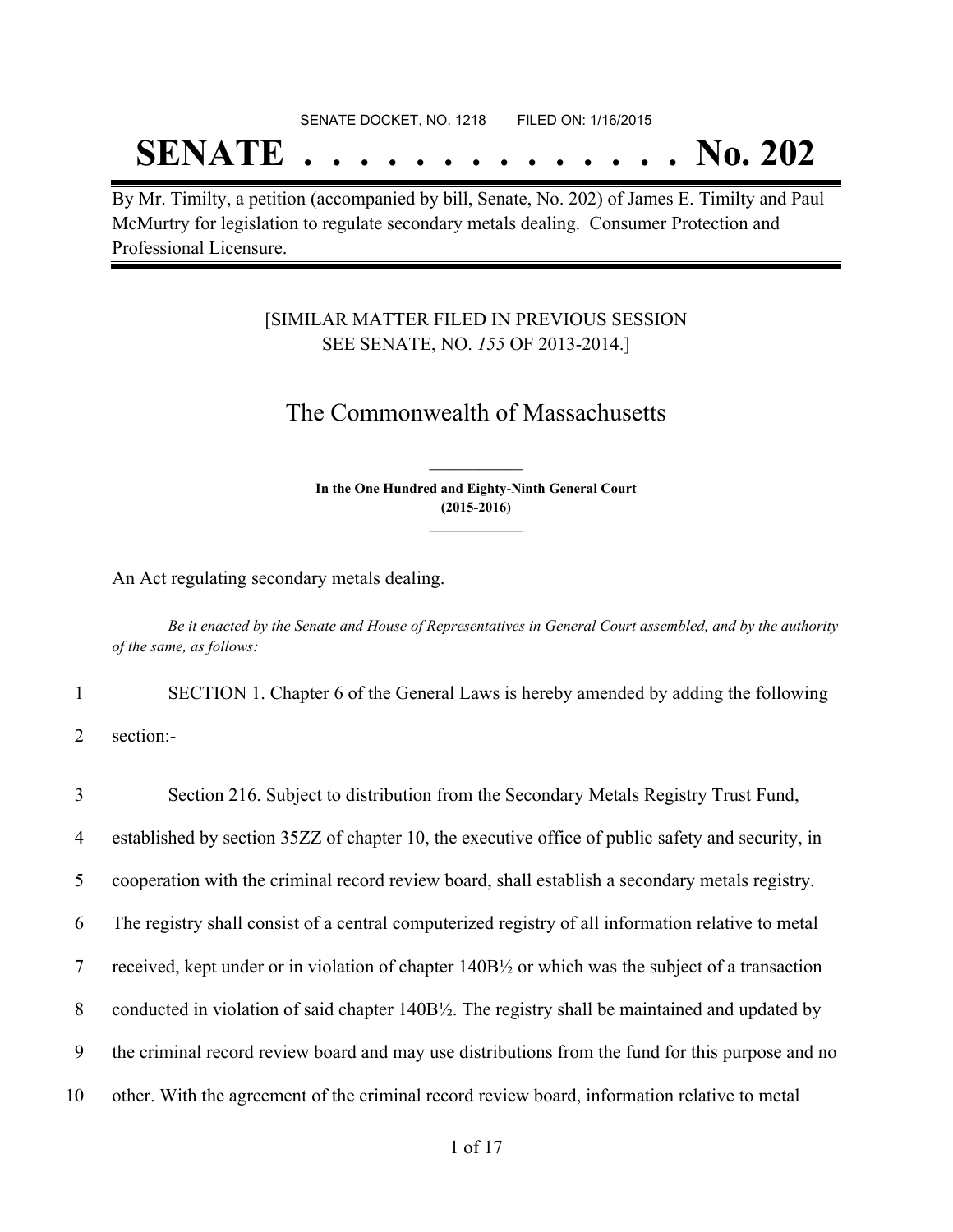which was stolen or otherwise the subject of a violation of chapter 266, but not the subject of a violation of chapter 140B½, may be submitted for entry into the registry by a law enforcement agent.

 The secretary of public safety and security, in cooperation with the criminal record review board, shall develop standardized forms for use in connection with information collection requirements imposed under chapter 140B½. The department of public safety and security shall make blank copies of the forms available, including electronically, to municipalities and to secondary metal dealers for use by the dealers and may provide for the forms to be transmitted to the registry electronically. The forms shall prominently include a statement that provision of false information or any other violation of sections 3 or 4 of said chapter 140B½ is punishable by a fine of not more than \$2,500 or by imprisonment in the house of correction for not more than 22 2<sup>1/2</sup> years or by both for a first offense and by a fine of not less than \$2,500 and not more than 23 \$10,000 or by imprisonment in the house of correction for not more than  $2\frac{1}{2}$  years or in the state prison for not less than 5 years or by both for a second or subsequent offense. Upon a third or subsequent violation of said chapter 140B½, the license of a secondary metals dealer shall be void and the licensing authority shall permanently revoke the license.

 The secretary shall adopt regulations, consistent with the purposes of said chapter 140B½, to collect the information required to be obtained and kept by secondary metal dealers and to maintain that information in the registry for use by law enforcement agencies. Records maintained in the registry shall be open to any law enforcement agency in the commonwealth, the United States or any other state. Information in the registry database shall not be a public record under clause Twenty-sixth of section 7 of chapter 4 or section 10 of chapter 66.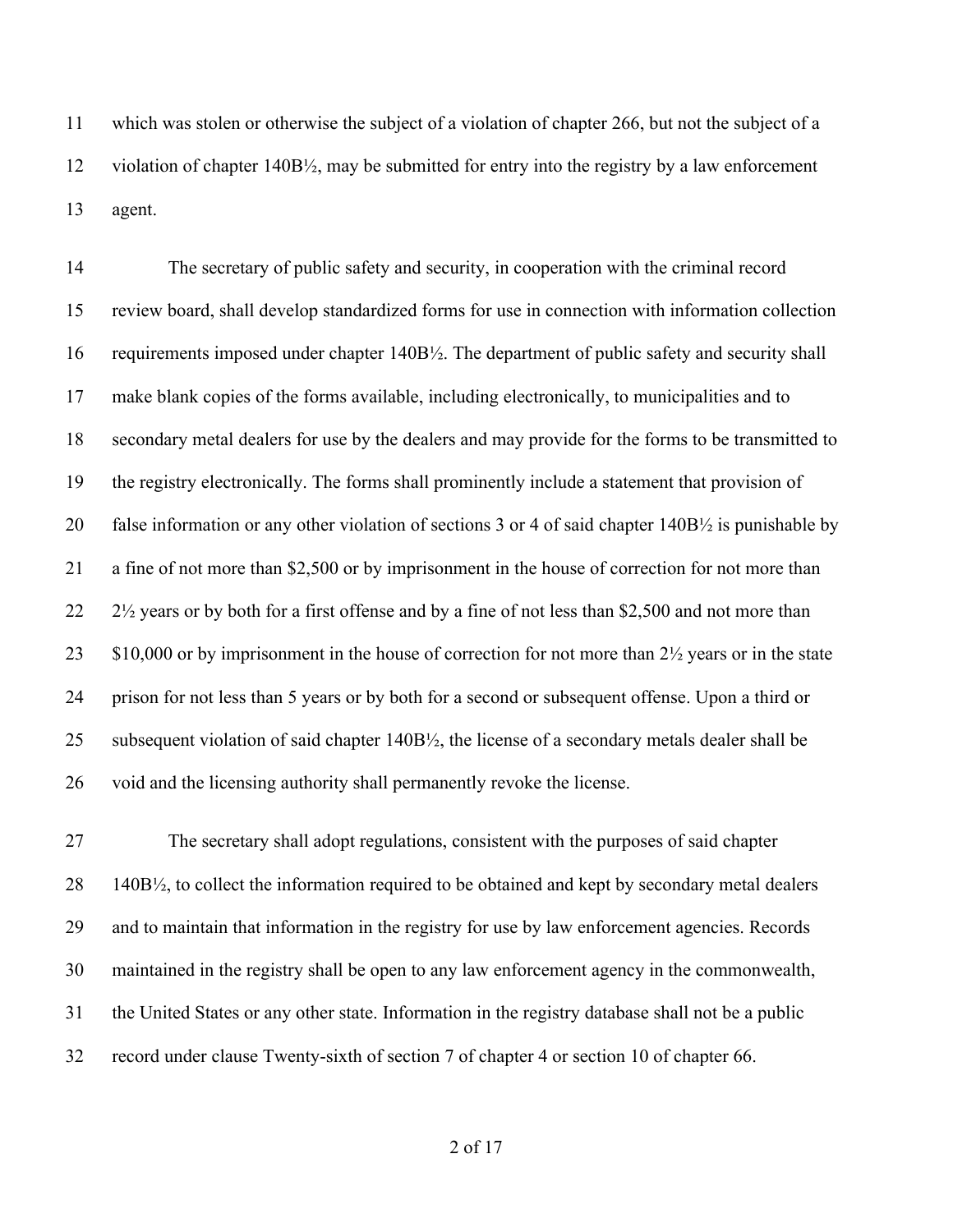SECTION 2. Chapter 10 of the General Laws is hereby amended by inserting after section 35YY the following section:-

| 35 | Section 35ZZ. There shall be established and set up on the books of the commonwealth a              |
|----|-----------------------------------------------------------------------------------------------------|
| 36 | separate fund to be known as the Secondary Metals Registry Trust Fund. The fund shall consist       |
| 37 | of monies paid to the commonwealth under chapter 140B1/2 and any interest or investment             |
| 38 | earnings on the monies. The state treasurer, ex officio, shall be the custodian of the fund and     |
| 39 | shall receive, deposit and invest all monies transmitted to him under this section and shall credit |
| 40 | interest and earnings to the fund. The state treasurer shall distribute 50 per cent of any fine     |
| 41 | collected and transferred to the fund under said chapter 140B1/2 to the municipality where the      |
| 42 | violation of said chapter 140B1/2 occurred and 50 per cent to the criminal record review board for  |
| 43 | the establishment and maintenance of the secondary metals registry established under section        |
| 44 | 216 of chapter 6, without further appropriation.                                                    |
| 45 | SECTION 3. Section 202 of chapter 140 of the General Laws, as appearing in the 2012                 |
| 46 | Official Edition, is hereby amended by striking out, in line 2, the words ", old metals".           |
| 47 | SECTION 4. Said section 202 of said chapter 140, as so appearing, is hereby further                 |
| 48 | amended by inserting after the word "pawnbrokers", in line 2, the words:-, secondary metals         |
| 49 | dealers.                                                                                            |
| 50 | SECTION 5. The General Laws are hereby amended by inserting after chapter 140B the                  |

- following chapter:-
- CHAPTER 140B½
- SECONDARY METAL DEALING

of 17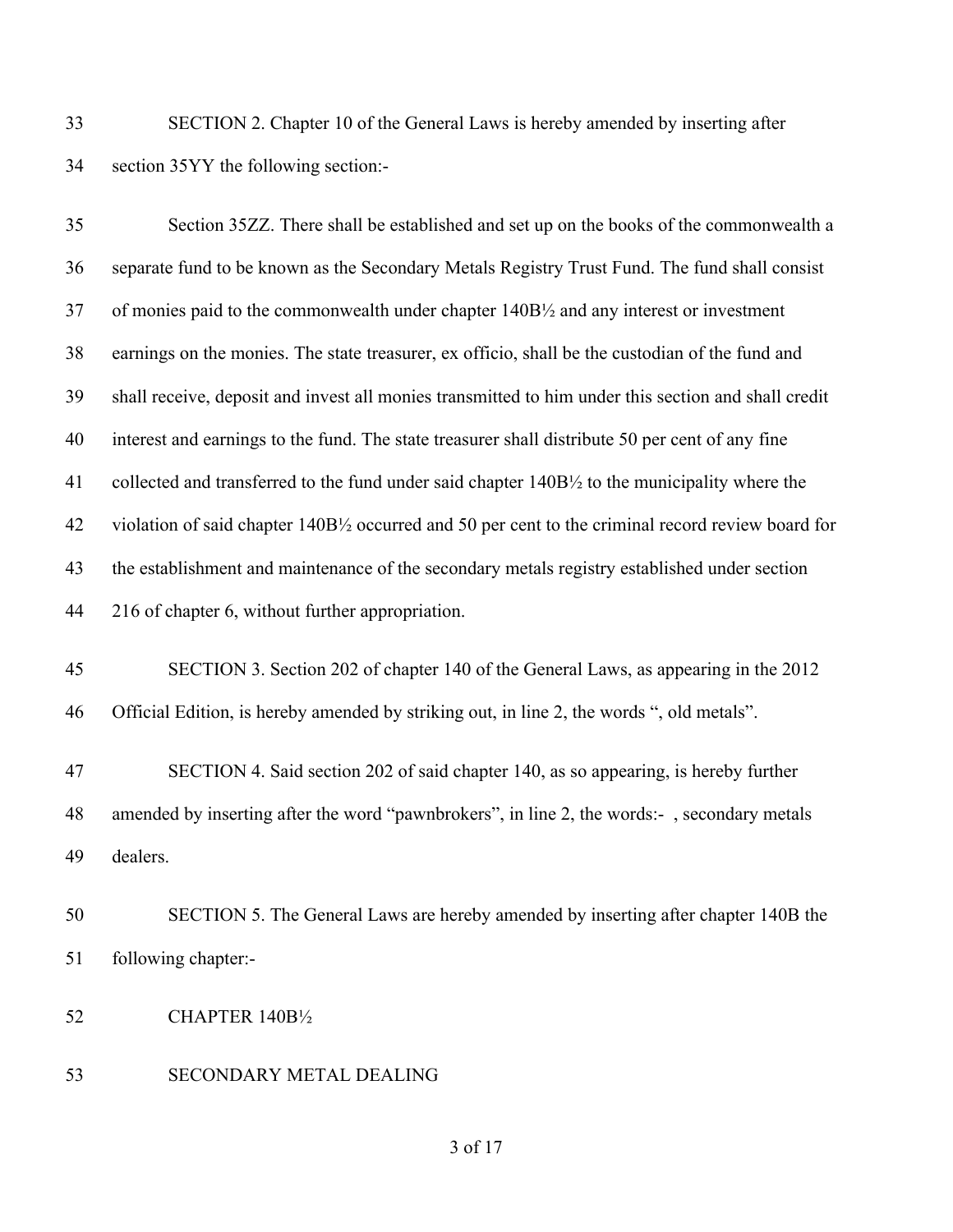Section 1. For the purposes of this chapter, the following terms shall have the following meanings unless the context clearly requires otherwise: "Engaging in a business", a regular occupation or constant employment; not an isolated or occasional transaction.

 "Licensing authority", the chief of police, the board or officer having control of the police in a city or town or persons authorized by them.

 "Metal" or "metal article", any substance or article consisting of metal or a metal alloy, but excluding: (i) aluminum beverage containers if the containers have a refund value under section 322 of chapter 94; or (ii) firearms, ammunition and large capacity feeding devices, as defined by section 121 of chapter 140.

 "Secondary metals dealer", any business, individual, corporation, association or organization engaged in secondary metals dealing for profit, whether or not licensed under section 2.

 "Secondary metals dealing", engaging in a business, from a fixed location or otherwise, of gathering or obtaining metal or metal articles that are no longer in use and for which the economic value is based upon the metal or metal article's potential for re-use or upon the worth of the raw material of which the metal or metal article is made.

 Section 2. (a) The licensing authority in any city or town may license suitable persons to engage in secondary metal dealing within the borders of the municipality. A licensing authority may make additional rules, regulations and restrictions, consistent with this chapter, which shall be expressed in all licenses issued under this section; provided, however, that the regulations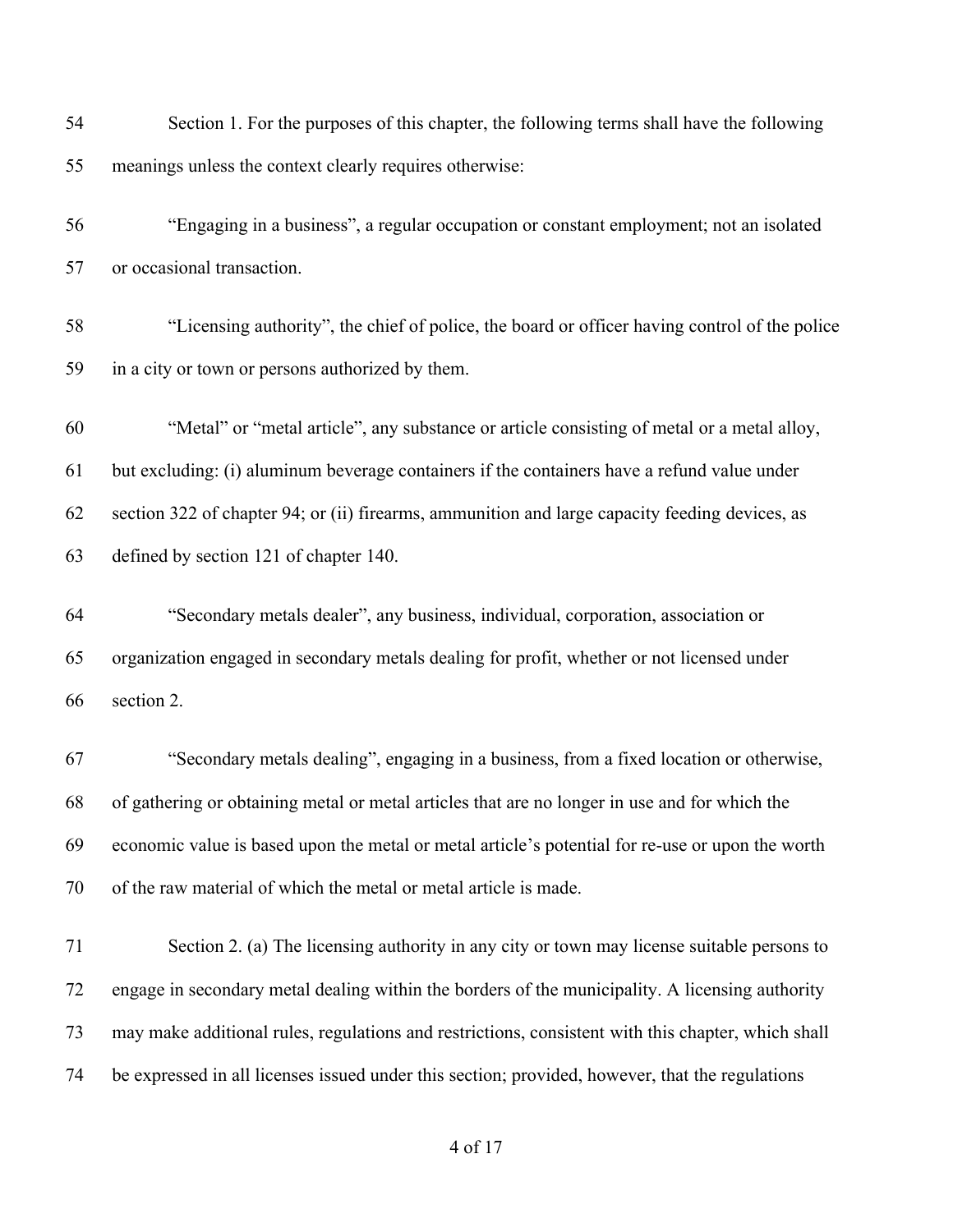shall include a requirement that a license issued under this section shall expire 1 year from the date of issue, may be renewed and a fee of \$250 shall be assessed for the initial license. Fifty per cent of the fee shall be forwarded by the collecting municipality to the state treasurer who shall deposit the monies into the Secondary Metals Registry Trust Fund established by section 35ZZ of chapter 10 and \$75 shall be assessed for renewals for the licenses. Any application for licensure or renewal shall designate a resident agent for service of process which designation may only be withdrawn in writing and upon designation of a new resident agent for this purpose. A license issued under section 54 or 54A of chapter 140 shall not be considered a valid license for engaging in secondary metals dealing. Licenses issued under this section may be revoked and shall be subject to sections 202 to 205, inclusive, of said chapter 140.

 (b) A licensing authority shall enter the premises used by any licensee to engage in secondary metals dealing where the records required to be maintained under this chapter are stored or maintained, and inspect, in a reasonable manner, the records and inventory at least once per calendar year during regular business hours for the purpose of enforcing this chapter. If the records or inventory contain evidence of a violation of this chapter, the inspecting officer shall produce and take possession of copies of the records. If the licensee does not possess the means to provide copies, the inspecting officer shall arrange to obtain, in a reasonable time and manner, copies of those records that contain evidence of the violation and the costs for obtaining the copies shall be assessed against the owner of the records.

 (c) The licensing authority, the licensing authority's authorized agent or a police officer may at any time enter upon premises being used for secondary metals dealing to ascertain whether the operator is validly licensed, whether the enterprise is being operated in accordance with this chapter and to examine all articles received or stored in or upon the premises and all of

of 17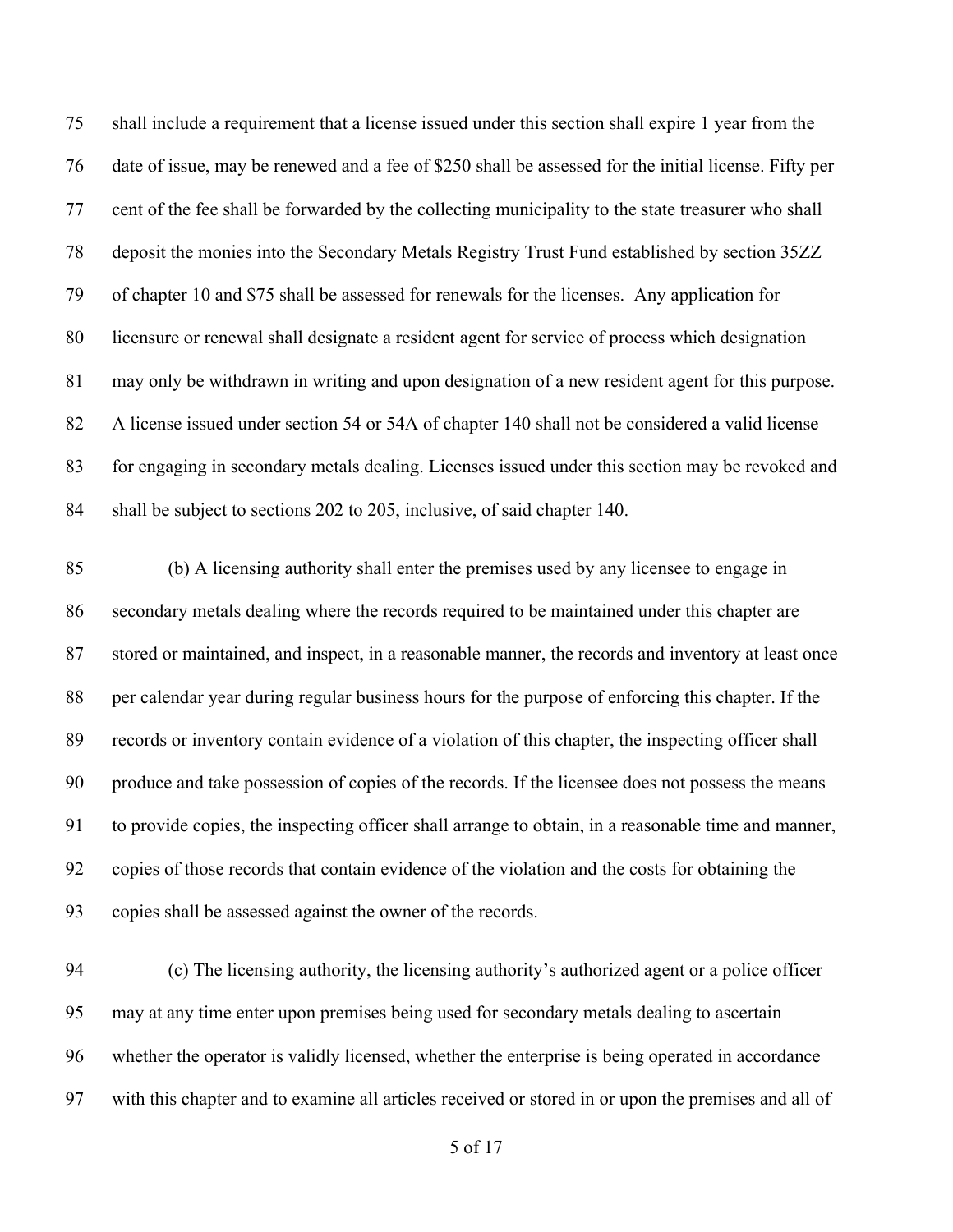its related books, records and inventory. A secondary metals dealer shall exhibit to the licensing authority, the licensing authority's authorized agent or a police officer, upon demand, all articles, books or inventory.

 (d) The department of state police and municipal police departments shall enforce this chapter.

 Section 3. (a) No person shall engage in secondary metals dealing without a license issued under section 2.

 (b) Whoever violates this section shall be punished, for a first offense, by a fine of not more than \$2,500 or by imprisonment for not more than 2½ years in the house of correction. Whoever commits a second or subsequent violation of this section shall be punished by 2½ years in the house of correction or a fine of not more than \$5,000 or by not more than 5 years in state prison and a fine of not more than \$5,000, or by both such fine and imprisonment.

 Section 4. (a) Whoever engages in secondary metals dealing shall keep, for each transaction, the following records together in a book, register or electronic archive for 2 years:

 (1) a legible statement to be recorded in a book or register, signed by the person from whom the metal is received, stating such person's name, current address and date and place of birth and a statement from such person providing when, where and from whom such person obtained that metal;

 (2) a photocopy of a government issued identification card issued to the person from whom the metal is received; provided, however, that if a photograph of the person does not appear on the identification card, a photograph of the person's face shall be taken and retained;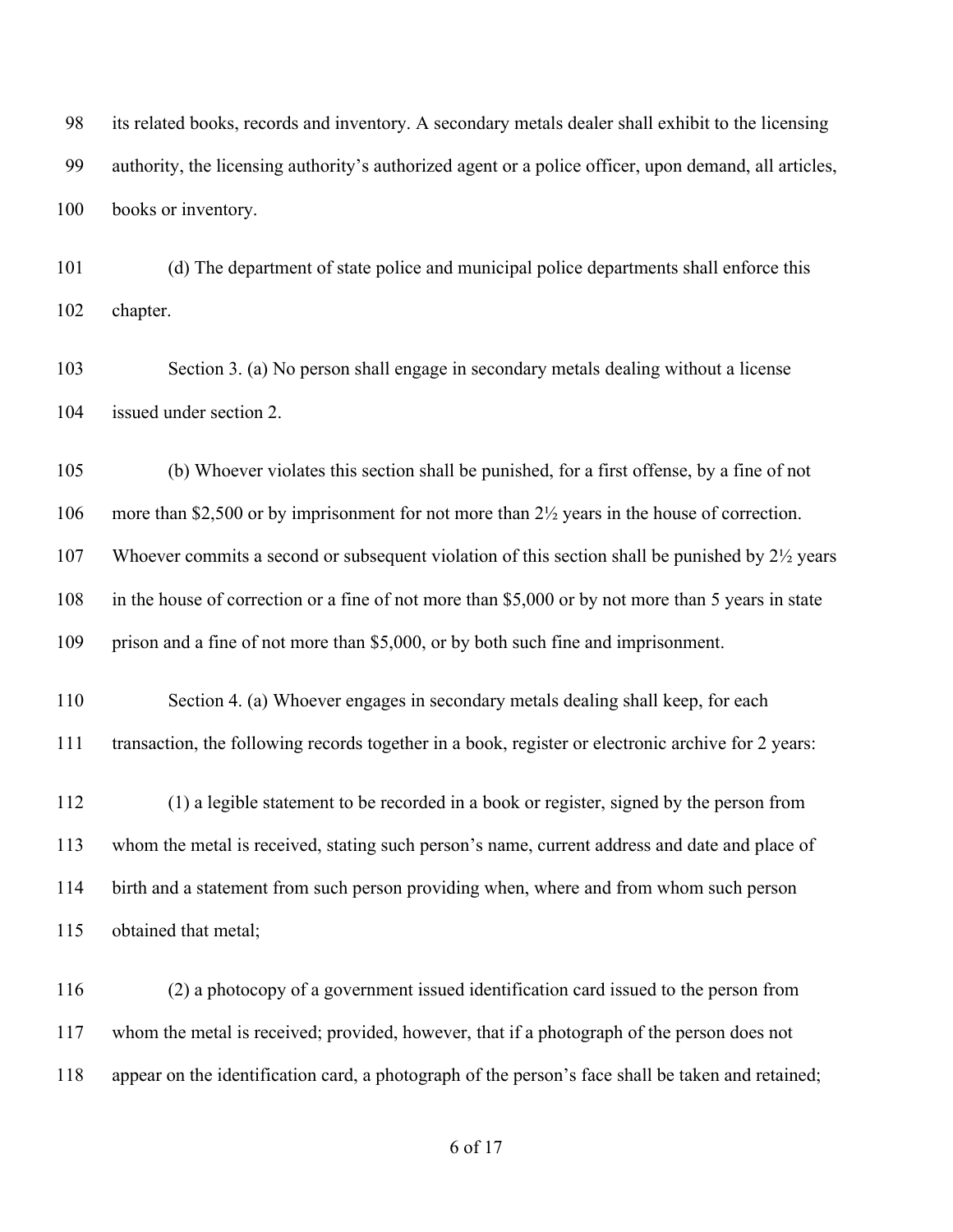(3) a photograph and a record of the weight of each individual metal article with a fair market value in excess of \$250, unless the article bears an identifying number or mark imprinted or embossed on the article during the manufacturing process and unique to the object or to the object from which the metal was taken including, but not limited to, a vehicle identification number; provided, however, that any photograph depicting more than 1 article shall be sufficiently clear so as to distinguish each article from any other article in the photograph; and provided further, that if a unique identifying number or mark is imprinted or embossed on an article, that number or mark shall be recorded and neither a photograph nor the recorded weight of the article shall be required unless the article is gold, silver or platinum with a fair market value over \$250 in the condition in which it was received, in which case the article shall be photographed notwithstanding any unique number or mark on the article; (4) forward, not later than 48 hours from the time of receipt, the information required under clauses (1) to (3), inclusive, to the criminal record review board on forms provided by the board or by the municipality in which the metal is received; and (5) retain any metal or metal article received for 10 days following the postmark on, or the date of electronic transmission of, the information sent to the criminal record review board as required under clauses (1) to (3), inclusive, and preserve the metal or article during these 10 days in the exact form in which it was received, without processing, tearing down, shredding, crushing, cutting, recycling, compacting, melting or otherwise altering the metal or article. (b) No person shall engage in secondary metals dealing and: (1) knowingly, and with the intent to profit economically, accept a false name, address, date of birth or proof of identification or a false source from which metal or metal articles were

of 17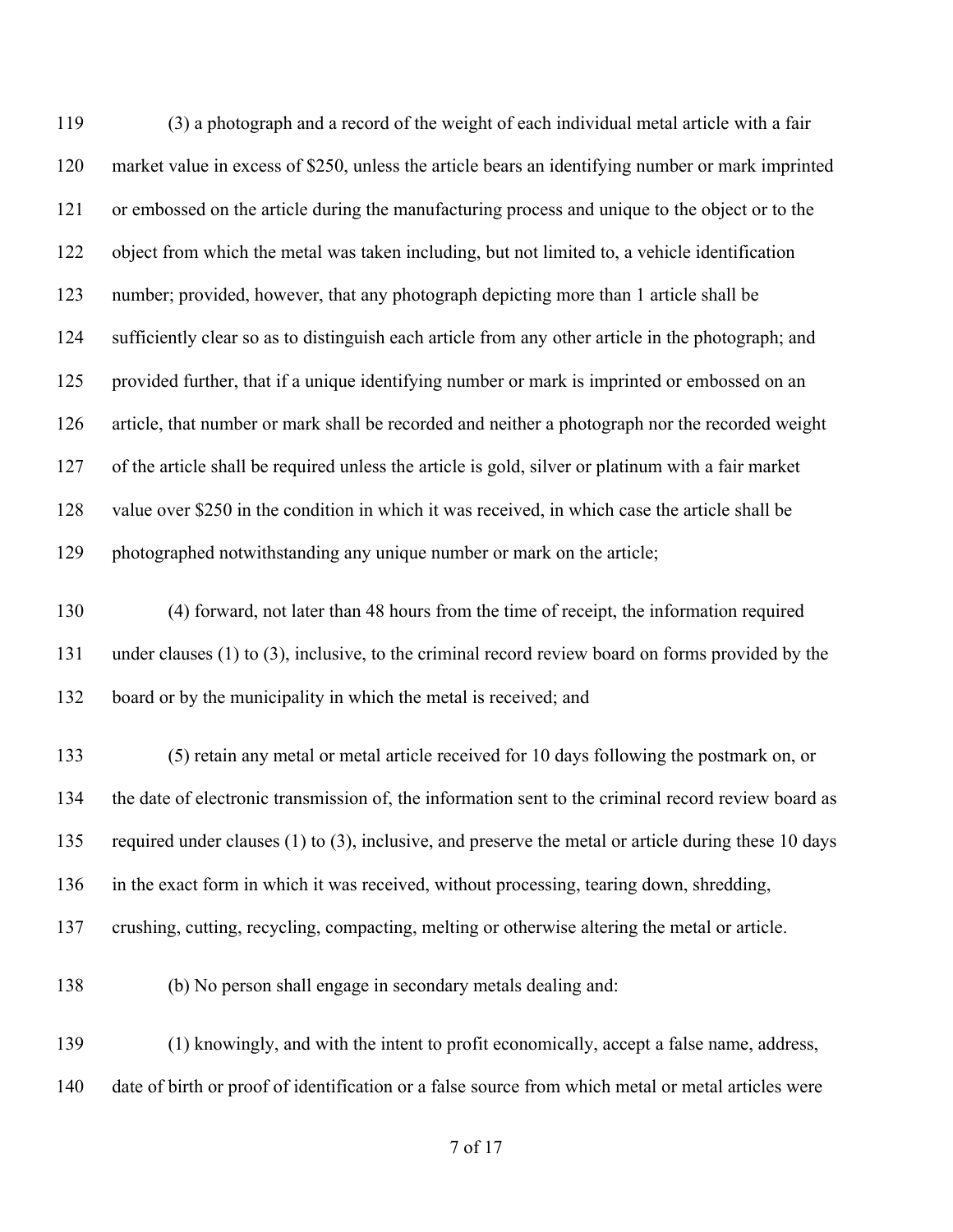obtained from any person seeking to exchange metal or metal articles for money or some other 142 thing of value, with the intent to profit economically;

 (2) refuse the licensing authority, the licensing authority's authorized agent or a police officer entry onto the premises used for secondary metals dealing, fail to exhibit to the licensing 145 authority, the licensing authority's authorized agent or a police officer, upon demand, all articles, books or inventory, or willfully hinder, obstruct or prevent the licensing authority, the licensing 147 authority's authorized agent or a police officer from entering the premises for the purpose of conducting an examination of records or inventory or the validity of any license purportedly issued under section 2;

 (3) receive, with the intent to profit economically, any street sign, manhole cover, beer keg, propane container for fueling forklifts, street light, guard rail, water meter cover, railroad track, railroad spike, funeral or memorial marker, any metal item bearing the mark of any government entity, utility company or brewer, or copper wire, the insulation around which the dealer knew or reasonably should have known had been burned or stripped away; provided, however, that the manufacturer or authorized distributor of these metal articles shall be exempt from this clause if the manufacturer or distributor refills, reuses or recycles the articles of its own manufacture or that it distributes; or

 (4) receive, with the intent to profit economically, any motor vehicle, trailer or part of a motor vehicle or trailer which the dealer knew or reasonably should have known that the identifying number or mark on the motor vehicle, trailer or part of the motor vehicle or trailer had been removed, defaced, altered, destroyed or obliterated.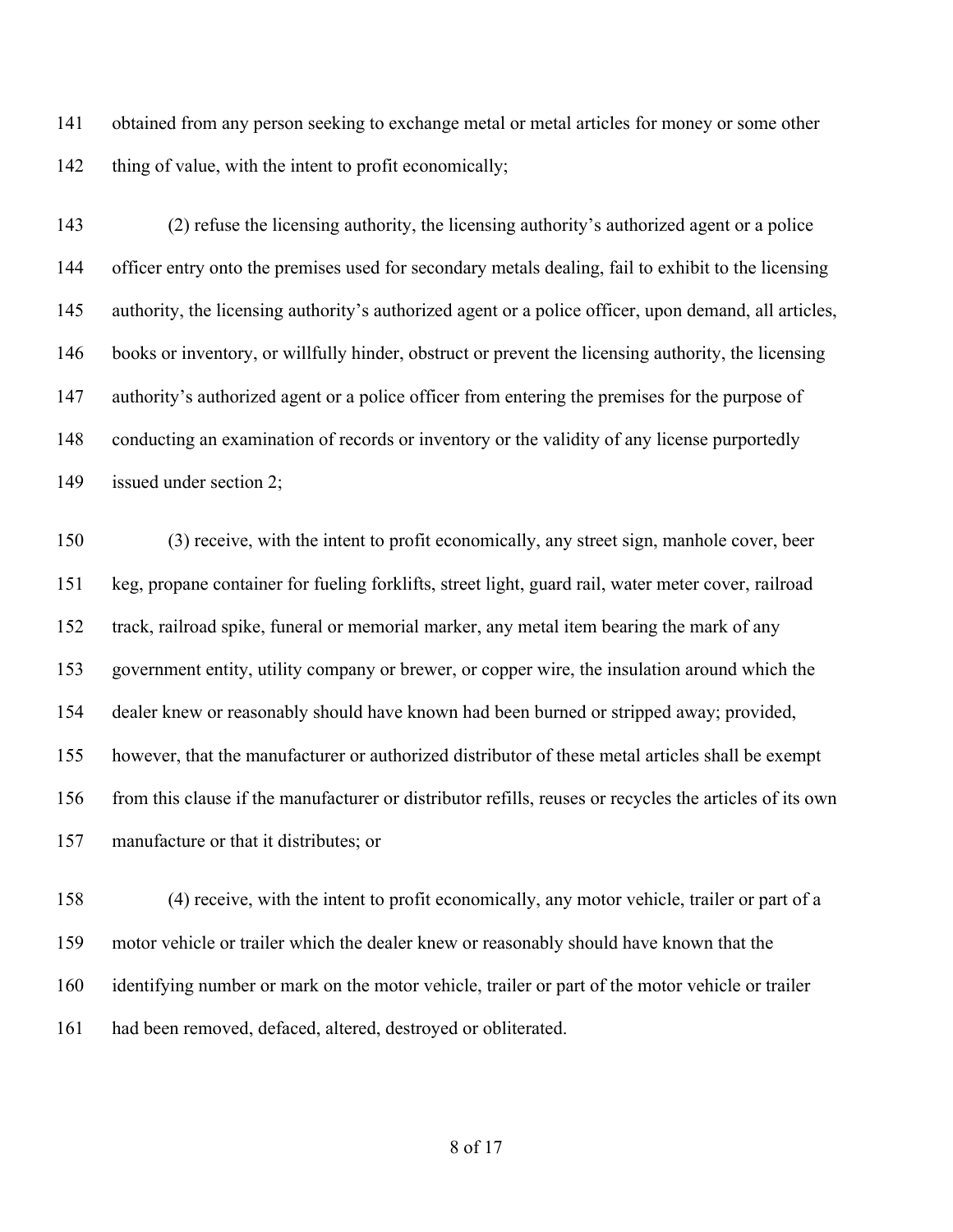(c) No person shall knowingly provide a false name, address, date of birth or proof of identification or a false source from which metal or metal articles were obtained to a secondary metals dealer with the intent to exchange metal or metal articles for money or some other thing of value.

 (d) Whoever violates this section shall be punished for a first offense by a fine of not 167 more than \$2,500 or by imprisonment in the house of correction for not more than 2<sup>1</sup>/<sub>2</sub> years or by both. Whoever commits a second or subsequent violation of this section shall be punished by a fine of not less than \$2,500 and not more than \$10,000 or by imprisonment in the house of 170 correction for not more than 2<sup>1</sup>/<sub>2</sub> years or in the state prison for not less than 5 years or by both.

 (e) Upon a third or subsequent violation of this chapter, the license of a secondary metals dealer shall be void and the licensing authority shall permanently revoke the license and the license revocation may be imposed in addition to any criminal penalties imposed as a result of a violation of this chapter.

 (f) Whoever engages in secondary metals dealing may knowingly violate this chapter for the purpose of reporting the transaction and turning over all relative records and metal materials to the local licensing authority; provided, however, that they in no way profit from the transaction.

179 Section 5. Notwithstanding any general or special law to the contrary, 100 per cent of the fines imposed for violations of this chapter shall be transferred by the court to the state treasurer for deposit into the Secondary Metals Registry Trust Fund established under section 35ZZ of chapter 10.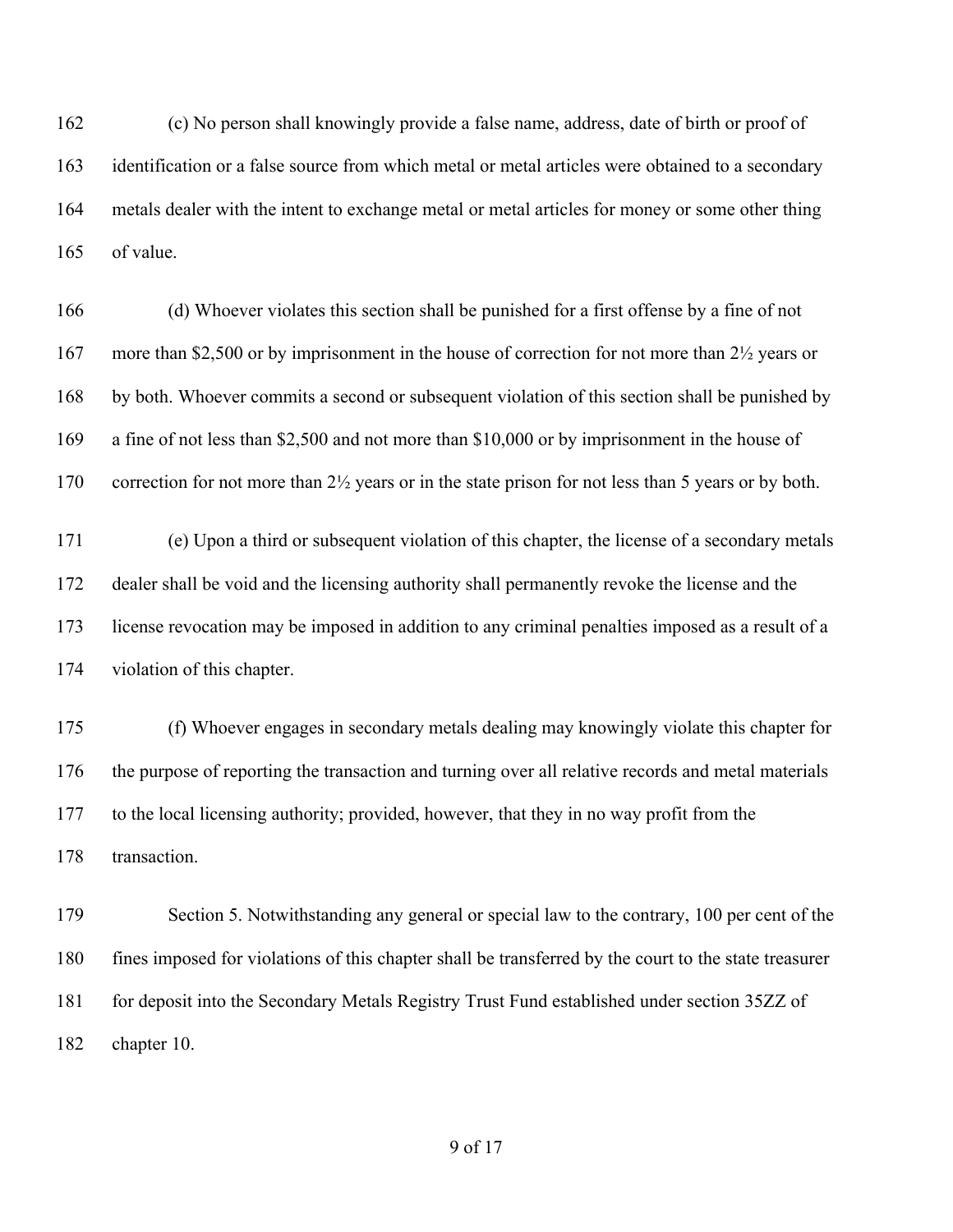Section 6. Any premises used for secondary metals dealing and operated in violation of this chapter shall be deemed a nuisance and the licensing authority, the state police, the local police department of the municipality in which the premises are located, the applicable district attorney or the attorney general may apply to the superior court in the county where the secondary metals dealing operation is established or maintained for an injunction to abate the nuisance.

Section 7. (a) The following property shall be subject to forfeiture:

 (1) all metal or metal articles which have been received, maintained, transferred or altered or in any manner obtained or kept in violation of this chapter;

 (2) all materials, products and equipment of any kind used or intended for use in processing, transporting, purchasing, exchanging or recycling metals or metal articles in violation of this chapter;

 (3) all conveyances used or intended for use to transport, conceal or otherwise facilitate the processing, transporting, purchasing, exchanging or recycling of metals or metal articles in violation of this chapter;

 (4) all money, negotiable instruments, securities or other things of value furnished or intended to be furnished by any person in exchange for metal or metal articles in violation of this chapter, all proceeds traceable to the exchange, including real estate and any other thing of value, and all monies, negotiable instruments and securities used or intended to be used to facilitate any 202 violation of this chapter;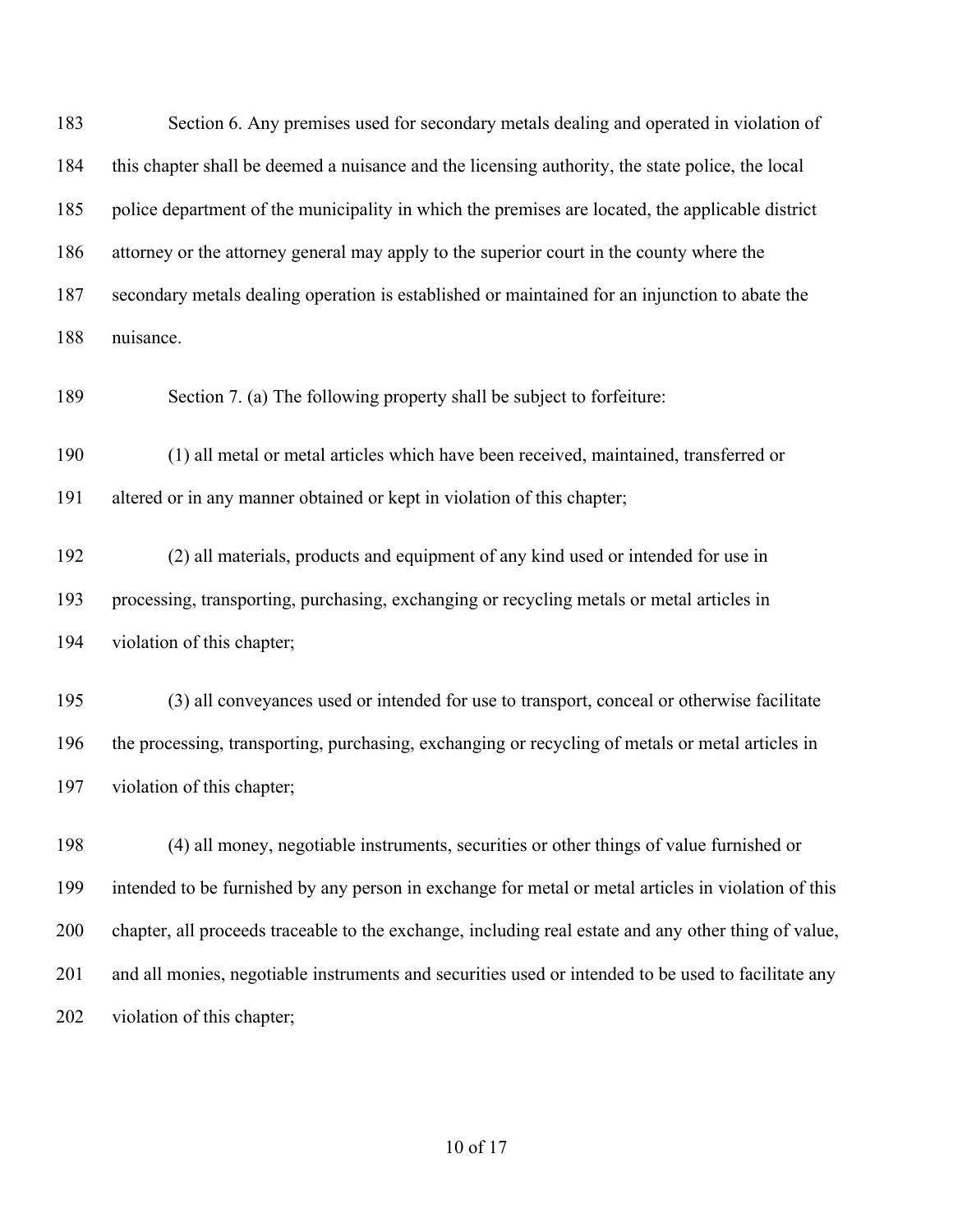(5) all real property, including any right, title and interest in the whole of any lot or tract of land and any appurtenances or improvements thereto, which is used in any manner or part to commit or to facilitate the commission of a violation of this chapter; and

 (6) all property which is used or intended for use as a container for property described in clauses (1) or (2).

 (b) No forfeiture under this section shall extinguish a perfected security interest held by a creditor in a conveyance or in any real property at the time of the filing of the forfeiture action.

 (c) Property subject to forfeiture under subsection (a) shall, upon motion of the petitioner, be declared forfeit by any court having jurisdiction over the property or having final jurisdiction over any related criminal proceeding brought under this chapter.

 (d) The court shall order forfeiture of all conveyances and of all real property subject to subsection (a), except as follows:

 (1) no conveyance used by any person as a common carrier in the transaction of business as a common carrier shall be forfeited unless it shall appear that the owner or other person in charge of the conveyance was a consenting party to or privy to a violation of this chapter;

 (2) no conveyance shall be forfeited by reason of any act or omission established by the owner of the conveyance to have been committed or omitted by any person other than the owner while the conveyance was unlawfully in the possession of a person other than the owner in violation of the criminal laws of the United States, the commonwealth or any other state; and

 (3) no conveyance or real property shall be subject to forfeiture unless the owner of the conveyance or real property knew or should have known that the conveyance or real property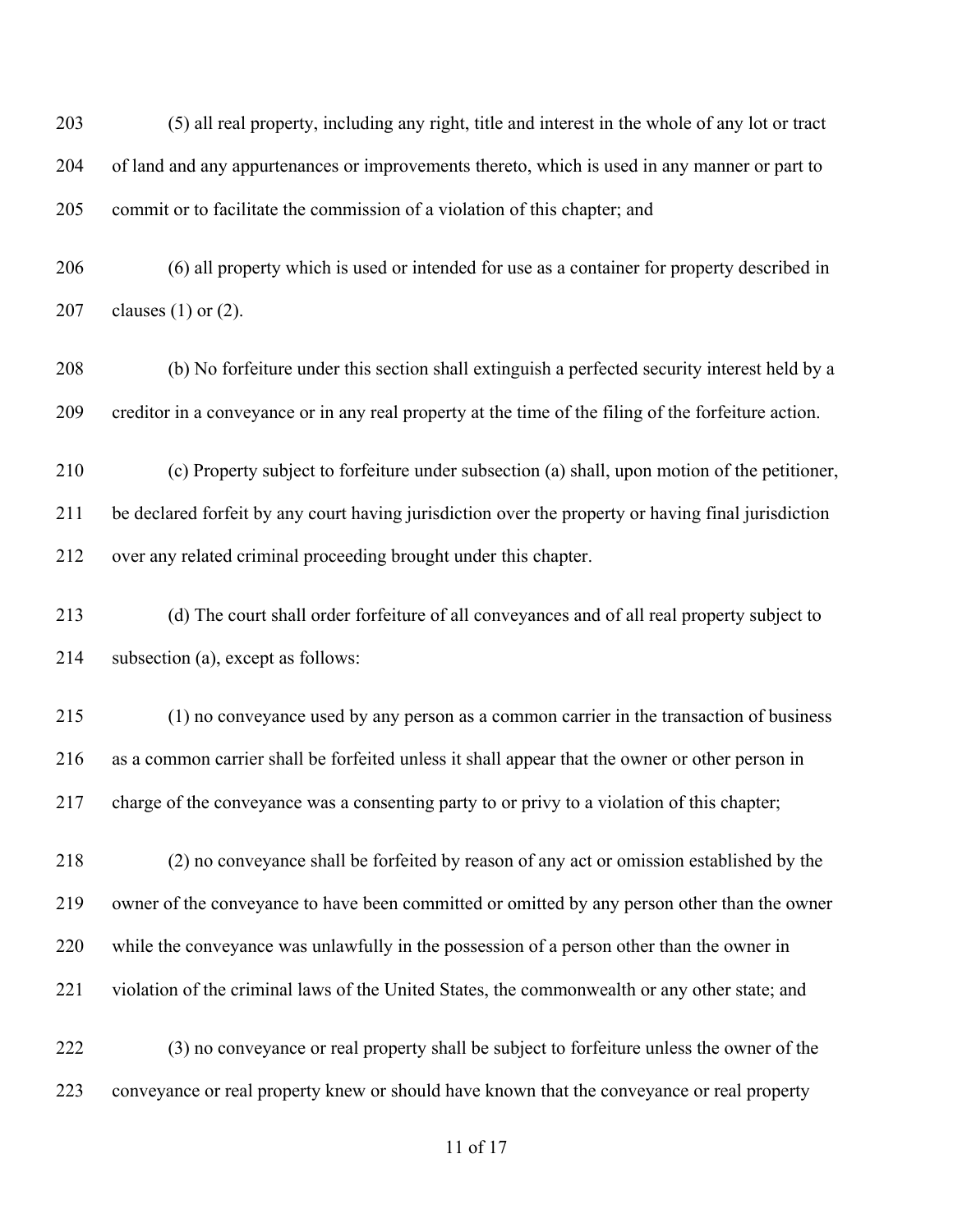was used in and for the business of secondary metals dealing in violation of this chapter. Proof that the conveyance or real property was used to facilitate a violation of this chapter on 3 or more different dates shall be prima facie evidence that the conveyance or real property was used in and 227 for the business of unlawful secondary metals dealing.

 (e)(1) The attorney general, a district attorney or a municipality may petition the superior court in the name of the commonwealth or, in the case of a municipality, in the municipality's name, in the nature of a proceeding in rem to order forfeiture of property subject to forfeiture under subsection (a). The petition shall be filed in the court having jurisdiction over the property or having final jurisdiction over any related criminal proceeding brought under this chapter. If the property is claimed by any person, other than the commonwealth, the plaintiff in all suits shall have the burden of proving to the court the existence of probable cause to institute the action and any claimant shall then have the burden of proving that the property is not forfeitable under subsection (a). The owner of the property or other person claiming thereunder shall have the burden of proof as to the exceptions set forth in subsections (d) and (i). The court shall order the forfeiture petitioner to give notice by certified or registered mail to the owner of the property which is the subject of the forfeiture proceeding and to any other persons as appear to have an interest in the property and the court shall promptly, but not less than 2 weeks after notice, hold a hearing on the petition. Upon the motion of the owner of the property, the court may continue the hearing on the petition pending the outcome of any criminal trial related to the violation of this chapter. At the hearing, the court shall hear evidence and make conclusions of law and shall issue a final order from which the parties shall have a right of appeal. In all suits in which a final order results in an order of forfeiture, the final order shall provide for disposition of the property by the commonwealth or any of its subdivisions in any manner not prohibited by law, including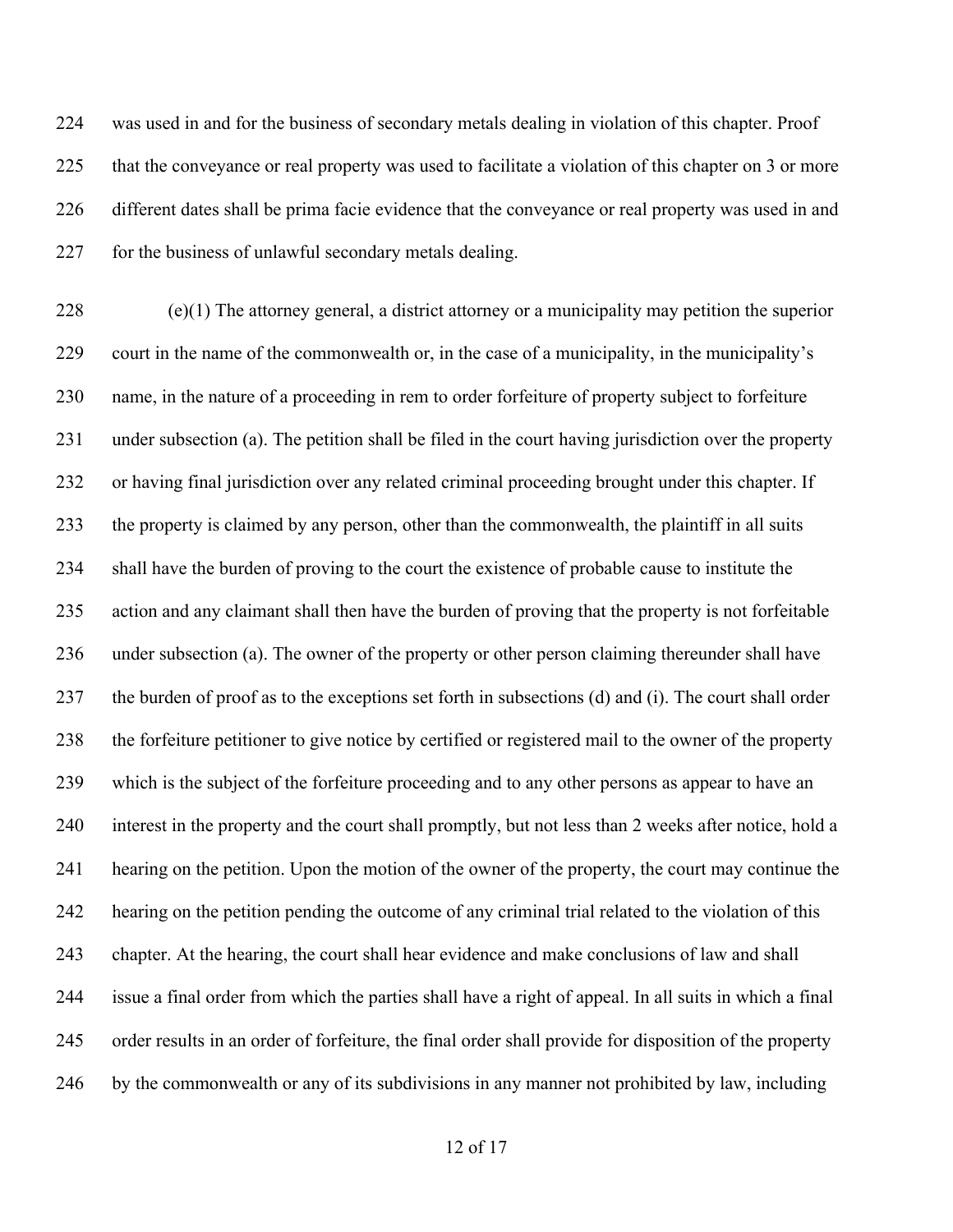official use by authorized law enforcement or other public agency, sale at public auction or by competitive bidding. The proceeds of any sale shall be used to pay the reasonable expenses of the forfeiture proceedings, seizure, storage, maintenance of custody, advertising and notice and the balance of the proceeds shall be distributed as provided in subparagraph (2).

 (2) The final order of the court shall provide that the monies and proceeds of any sale conducted under subparagraph (1) shall be distributed equally among the prosecuting district attorney or attorney general, the municipal or state police department involved in the seizure and the municipality in which the property is located. If more than 1 police department was substantially involved in the seizure, the court having jurisdiction over the forfeiture proceeding shall equitably divide among each of the departments involved the 1/3 share of the money and proceeds of the sale that would be distributed as if a single department was involved in the seizure.

 (3) There shall be established, within the office of the state treasurer, separate special law enforcement trust funds for each district attorney and for the attorney general. All such monies and proceeds received by the attorney general or any prosecuting district attorney under this subsection shall be deposited into the appropriate trust fund and may be expended without further appropriation to defray the costs of protracted investigations, to provide additional technical equipment or expertise, to provide matching funds to obtain federal grants, or such other law enforcement purposes as the attorney general or the prosecuting district attorney considers appropriate.

 All such monies and proceeds received by any police department under this subsection shall be deposited into a special law enforcement trust fund and may be expended without further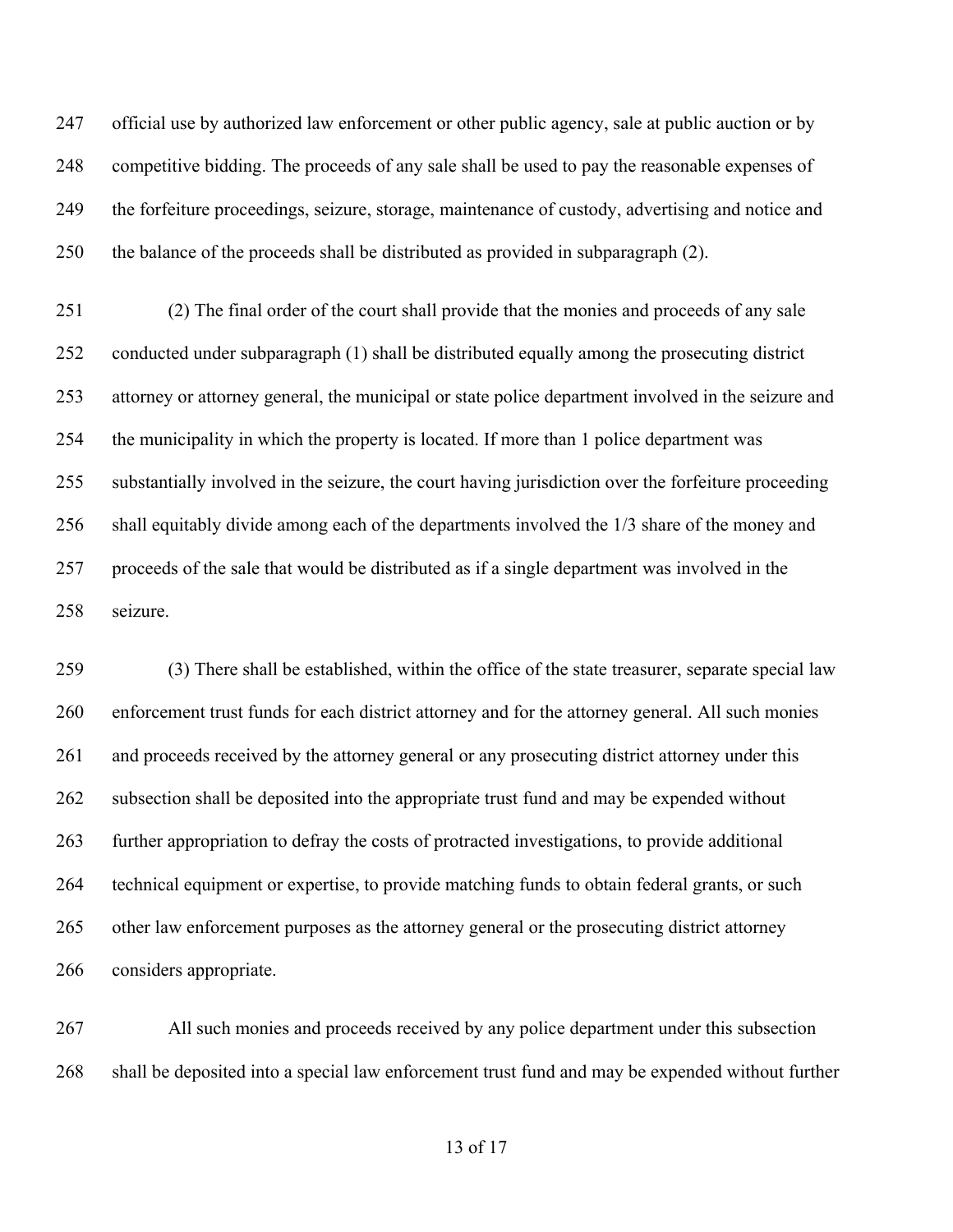appropriation to defray the costs of protracted investigations, to provide additional technical equipment or expertise, to provide matching funds to obtain federal grants, or to accomplish other law enforcement purposes as the colonel of state police or applicable chief of police considers appropriate, but the funds shall not be considered a source of revenue to meet the operating needs of such department.

 (f) Any officer, department or municipality having custody of any property subject to forfeiture under this chapter or having disposed of the property subject to forfeiture under this chapter shall keep and maintain full and complete records showing from whom it received the property, under what authority it held or received or disposed of the property, to whom it delivered the property, the date and manner of destruction or disposition of the property and the exact kind, quantity and form of the property. The records shall be open to inspection by the attorney general and state officers charged with enforcement of this chapter. Persons making final disposition or destruction of the property under court order shall report under oath to the court the exact circumstances of the disposition.

 (g)(1) During the pendency of forfeiture proceedings, the court may, at the request of the petitioner, ex parte, issue any preliminary order or process necessary to seize or secure the property for which forfeiture is sought and to provide for its custody, including, but not limited to: (i) an order that the petitioner shall remove the property, if possible, and shall safeguard it in a secure location in a reasonable fashion; (ii) that monies shall be deposited in an interest-bearing escrow account; and (iii) that a substitute custodian shall be appointed to manage the property or a business enterprise. Property taken or detained under this section shall not be repleviable, but once seized shall be lawfully in the custody of the petitioner pending forfeiture, subject only to the orders and decrees of the court having jurisdiction over the property. Process for seizure of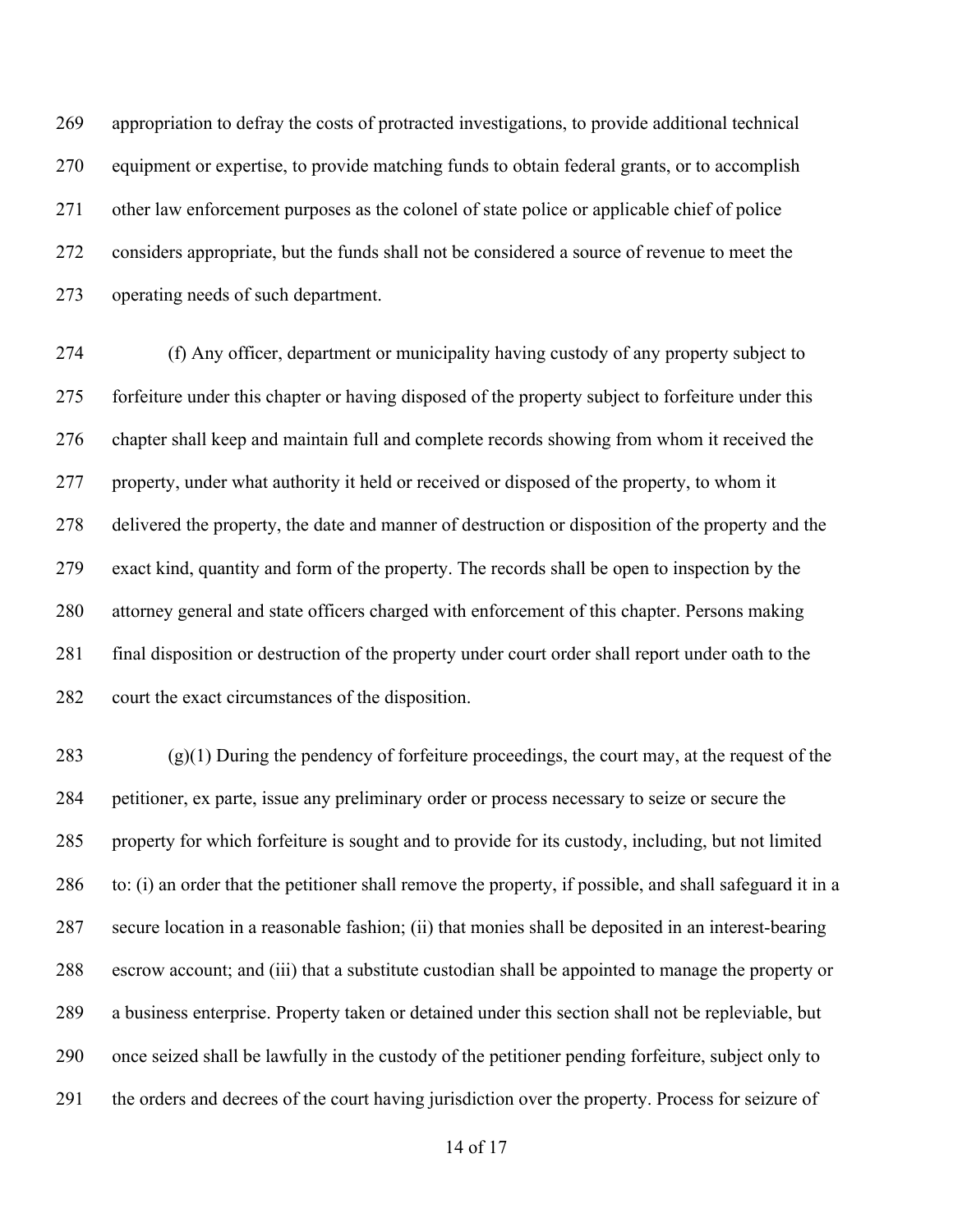the property shall issue only upon a showing of probable cause and the application for probable cause and the issuance, execution, and return shall be subject to chapter 276, so far as applicable.

 (2) The office of seized property management within the division of capital asset management and maintenance, established under section 47 of chapter 94C, shall preserve and manage property seized under this chapter, in a reasonable fashion, dispose of the property upon a judgment ordering forfeiture issued under this chapter and enter into contracts to preserve, manage and dispose of the property. The office of seized property management shall be funded by a portion of the proceeds of each sale of the managed property to the extent provided as payment of reasonable expenses under subsection (e).

 (h) The owner of any real property which is the principal domicile of the immediate family of the owner and which is subject to forfeiture under this section may file a petition for homestead exemption with the court having jurisdiction over the forfeiture. The court may, in its discretion, allow the petition exempting from forfeiture an amount allowed under section 1 of chapter 188. The value of the balance of the principal domicile, if any, shall be forfeited as provided in this section. The homestead exemption may be acquired on only 1 principal domicile for the benefit of the immediate family of the owner.

 (i) A forfeiture proceeding affecting the title to real property, the use and occupation of the real property or the buildings on the real property shall not have any effect except against the parties to the forfeiture proceeding and persons having actual notice of the forfeiture proceeding until a memorandum containing the names of the parties to the proceeding, the name of the municipality where the affected real property lies and a description of the real property sufficiently accurate for identification is recorded in the registry of deeds for the county or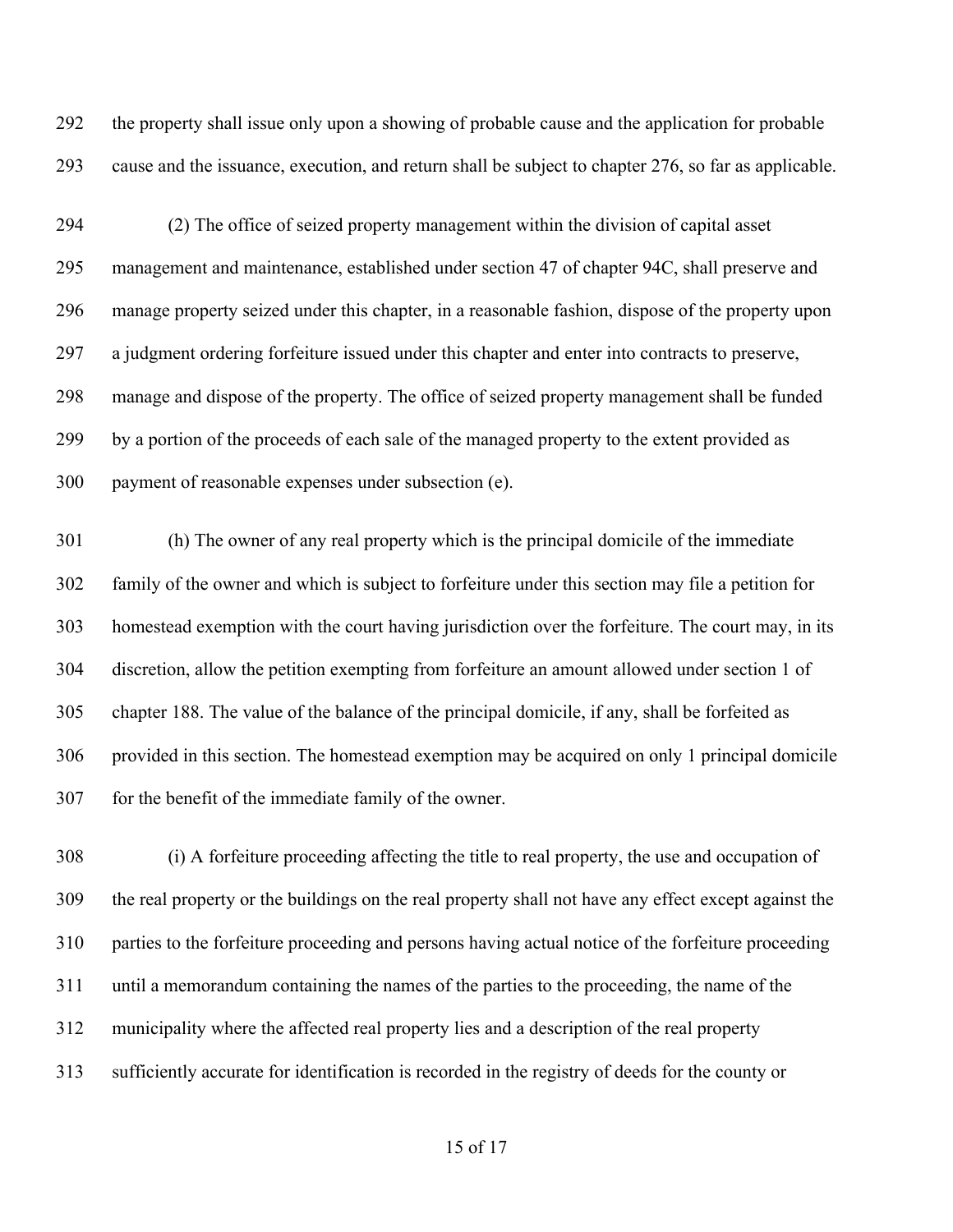district where the real property lies. At any time after a judgment on the merits, or after the discontinuance, dismissal or other final disposition is recorded by the court having jurisdiction over the matter, the clerk of the court shall issue a certificate of the judgment, discontinuance, dismissal or other final disposition and that certificate shall be recorded in the registry in which the original memorandum recorded under this section was filed.

 SECTION 6. Chapter 266 of the General Laws is hereby amended by striking out section 142A.

 SECTION 7. Section 70C of chapter 277 of the General Laws, as appearing in the 2012 Official Edition, is hereby amended by inserting after the second sentence the following sentence:- This section shall apply to a violator of chapter 140B½ once only; provided, however, that the violator who agrees to treat the violation as a civil offense shall be assessed a fine of \$500, which fine shall not be waived; and provided further, that, notwithstanding any general or special law to the contrary, 100 per cent of the fine shall be forwarded to the state treasurer for deposit into the Secondary Metals Registry Trust Fund established under section 35ZZ of chapter 10.

 SECTION 8. Notwithstanding any general or special law to the contrary, the commissioner of banks shall establish a 2-year pilot program to implement a state "Massachusetts abandoned property registry", hereinafter referred to as MAP. The registry shall require all property owners, including lenders, trustees and service companies, to properly register and maintain vacant or foreclosing properties located in the commonwealth. Law enforcement entities, including, but not limited to, the attorney general and municipal police departments shall have access to the MAP.